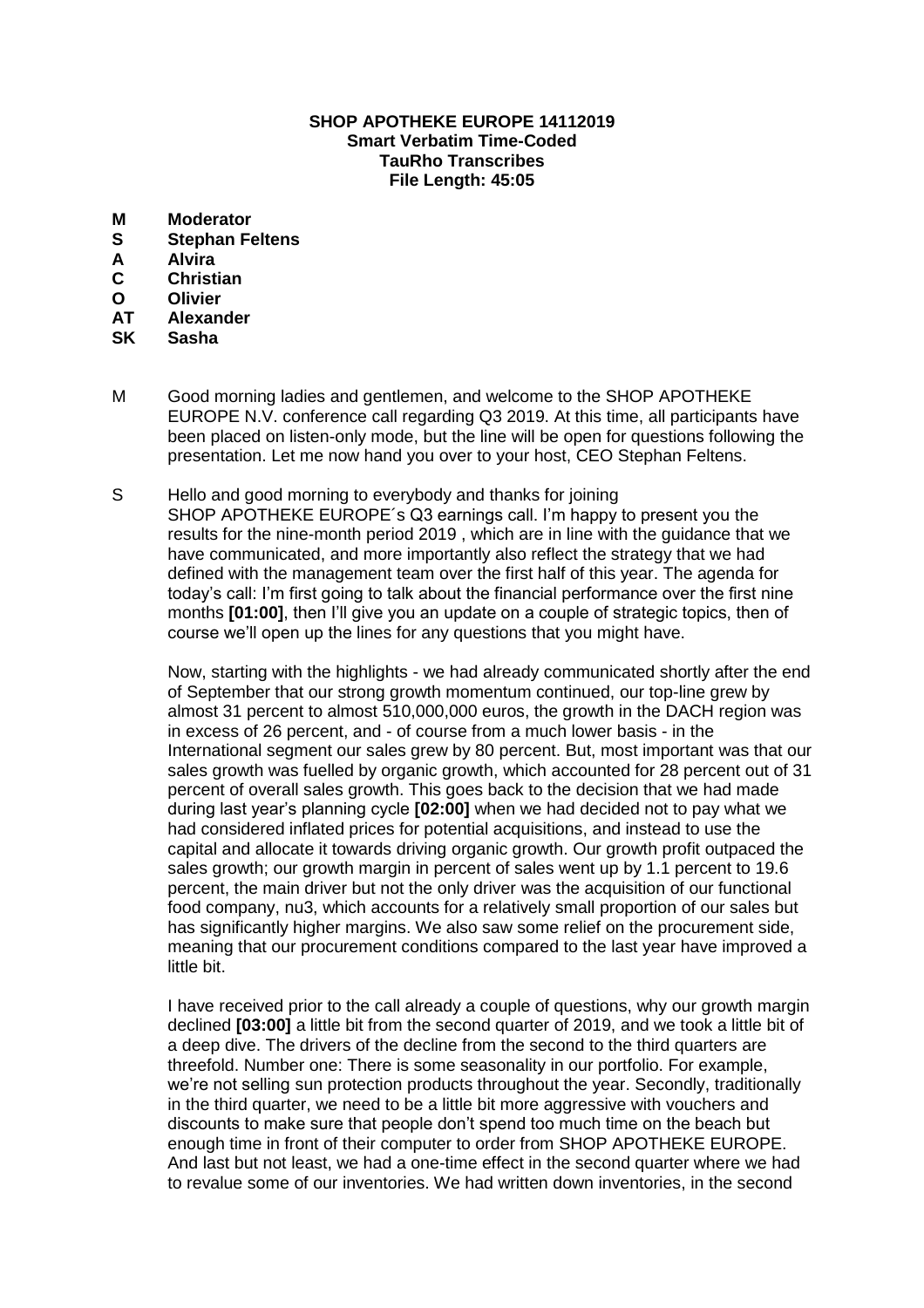quarter where we realised we could step the values up again, so that was a one-time effect that accounted for roughly 1,000,000 euros. So these **[04:00]** three drivers together contributed to the marginal decline of our margins from Q2 to Q3. But, again, most importantly, compared to prior year we saw an improvement by over one percent.

By the end of September, we had pretty strong cash positions of 150,000,000 euros, of course this follows the capital campaign and the cap on our convertible bond in April. A very important milestone was the integration of our Europa Apotheek brand and the migration of the Europa Apotheek customers in the German market from Europa Apotheek to SHOP APOTHEKE. I dare to say that this was very thoroughly planned, and more importantly, flawlessly executed. As of today, we can say with a good conscience that we didn't lose as single customer through this migration **[05:00]**, big thanks to the marketing and the IT departments. Many others were involved in this as well, but those two departments drove this. And last but not least, our new distribution centre is on track. You might remember we're going to increase our shipping capacity to at least 35,000,000 packages per year. The building is up, the floor has been put in. We are close to signing the agreement with the equipment manufacturer and supplier, which will be an important milestone. So, altogether, we're on track with our new distribution facility. We anticipate that we're going to start moving our logistic activities in Q4 2020, and we're going to conclude the transition by the end of Q1 or early Q2 2021.

It's like open-heart surgery, so, we can't do this over a **[06:00]** weekend, but it's going to be a continuous process over almost half a year to make sure that everything runs smoothly.

So, taking a closer look at our top-line, I already talked about the sales growth, the nine-month 31 percent, largely driven or fuelled by organic growth. The picture in Q3 itself is very similar, and our customer base - which is at the end of the day our currency for electronic prescriptions, for the marketplace, for additional business models we're going to be involved with in the future - compared to end of September 2018, grew by 1.3 million customers to 4.5 million customers and compared to June 2019, we added another 300,000 customers to our base. **[07:00]** Just a couple of snippets that you're already familiar with: we maintain a very high rate of repeat orders, meaning orders from existing customers, of around 80 percent. We have around five products in our average basket, the basket value amounts to 66.50 Euros. There's a little bit of a decline in Q3. Compared to the first nine months of 2018, the drivers are a shift in Rx from very, very high-value, very expensive Rx products, to less expensive Rx products, an effect from the nu3 acquisition as well, but the basket value seems to be stabilising in the mid-60s. We have a very high NPS score, we had a **[08:00]** dip in the first quarter and we clearly saw the very strong correlation of our NPS scores with our delivery times. So, when delivery times drop a little bit, meaning they become a little bit longer, on average our NPS score responds immediately, but we're now stabilising at or above 70, which, again is very good compared to other industries and our competitors in the pharmacy space.

RedPoints, our loyalty programme, is clearly showing benefits. Customers who are enrolled in the RedPoints programme order more frequently, they have higher basket values, and all of this at the end of the day translates into higher customer lifetime values. And something that you've heard before, no change there, **[09:00]** we have almost no returns, less than one percent. Again, you're familiar with the return rate in other online verticals. Looking at our web traffic, we always see a spike in the first quarter, this is of course in connection with New Year's resolutions, with the common cold season, it has to do with the heavy investments across all industry players in the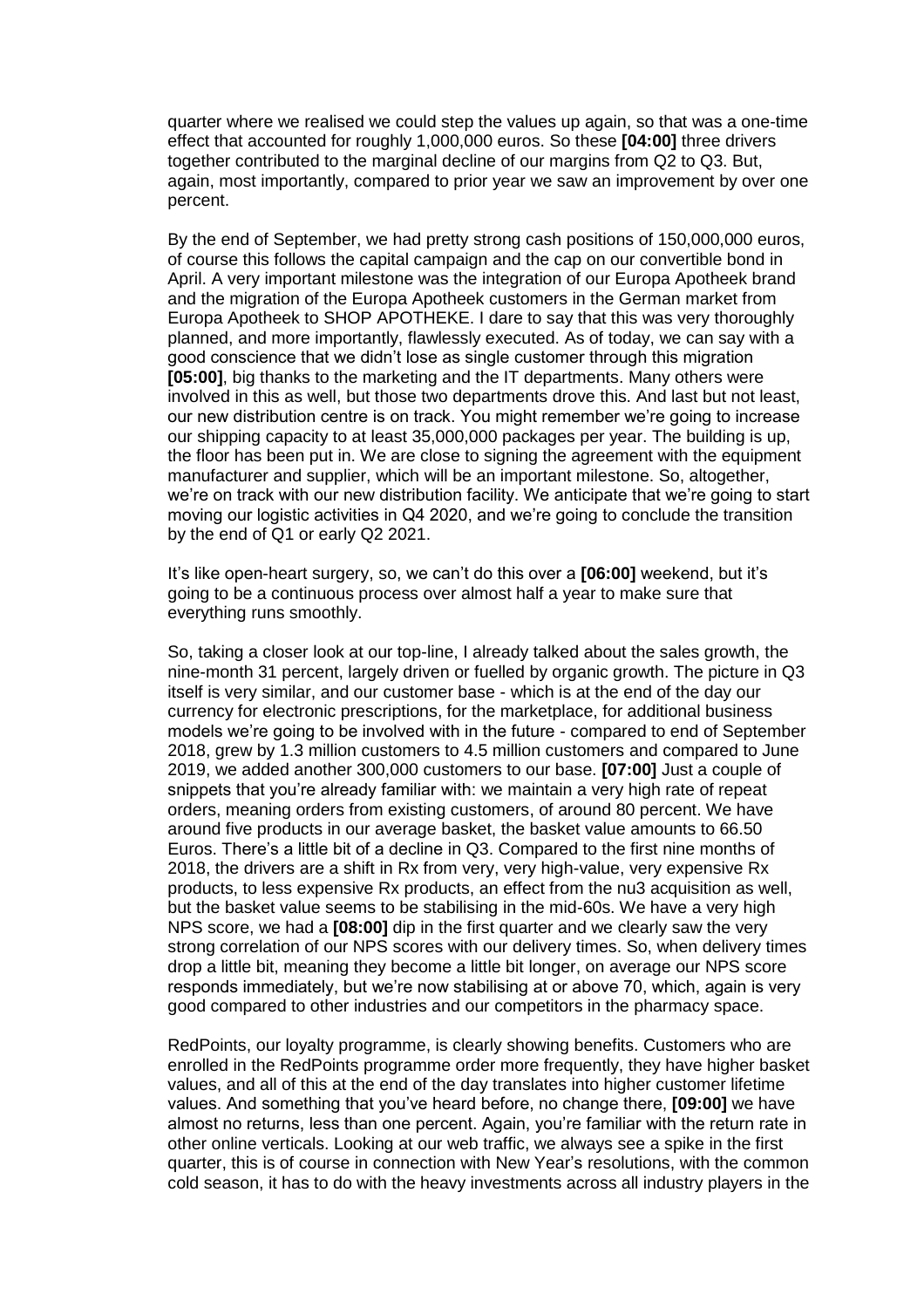first quarter and then it levels out. But, most importantly, we are compared to 2018 across all quarters at significantly higher levels. The share of our mobile visits is also stabilising in the high 60s. Looking at customer orders, we are now at around 3,000,000 orders per quarter. The share of repeat orders, I already mentioned, is around **[10:00]** 80 percent, and we already talked about the average basket values.

So, looking at our financials, on the left-hand side you're going to see our year to date financials. I already mentioned the revenue is up by 30 percent, growth profit compared to the first nine months of 2018, grew at a faster pace than top line. The selling and distribution costs went up by 41 percent. Again, this goes back to the conscious decision that we made when we entered into the year to focus on organic growth and new customer acquisition. The segment EBITDA on a year to date basis remained nearly unchanged at around 3,000,000 euros, but most importantly **[11:00]** our adjusted EBITDA, by the end of the first nine months at around twelve-million lost compared to the seven million euros in the year before. Again, that's a reflection of the decision that we made to heavily invest in new customer acquisition, that's going to be a little bit of a different picture next year.

So, looking at the segment EBITDAs, we're seeing healthy EBITDA levels in the DACH region, of about 8,000,000 euros, virtually unchanged from the year before, and we see an increase in our EBITDA loss in the International segment, this accounts for Belgium, for France, for Italy, the Netherlands and for Spain, of 4.7 million euros. I'm repeating myself, is a reflection **[12:00]** of the investment in new customer acquisitions, especially in what we internally refer to emerging markets, where, with the exception of Belgium, we have not yet reached the level of relevance that we are aiming for. So, the next chart shows our adjusted EBITDA over the last three quarters. You might remember, in the first quarter we showed a loss of almost 10,000,000 euros, then we reached break-even in the second quarter, and as we had communicated when we released our Q2 earnings, it dropped again to around 2,000,000 euros. Again, this is a reflection of our heavy investment in new customer acquisition. This levels off in the second quarter and then in the third quarter we bump up our investments again. We're going to see similar levels in the fourth quarter **[13:00]**, but I'll get to this in a moment.

Keep in mind, also in the third quarter, we continued to increase our active customer base from 4.2 million to 4.5 million customers, so we added 300,000 customers. Most importantly, when you look at this chart, and I'm going to make the point because it's not visible: When you look at our existing customers, our existing customers are clearly profitable today. So, if we would reduce our growth, we would be clearly profitable today. Again, that wasn't the decision that we had made when we planned 2019. So, the losses also in the third quarter, the 2,000,000 euros that you're seeing here, are simply a reflection of the investment in acquiring new customers. Another way to say this is that our profitability **[14:00]** is simply a function of our growth.

So, I've already talked about the cash position, around 150,000,000 euros. We need this cash in order to leverage the e-prescription opportunity. I'm going to talk more about this in a moment. Of course, there are still opportunities, especially in the markets outside of Germany, to drive online market penetration, and we're going to get involved in new business models like the marketplace, like telemedicine. And there are a couple of business ideas that we are talking about right now. As we had communicated in the past, we don't plan to go back to the capital market. The 150,000,000 euros are enough to get us to the point where we're going to start generating positive cashflows with two caveats **[15:00]**. The one caveat is M&A. If we decide to make a sizeable acquisition, we would go back to the capital market to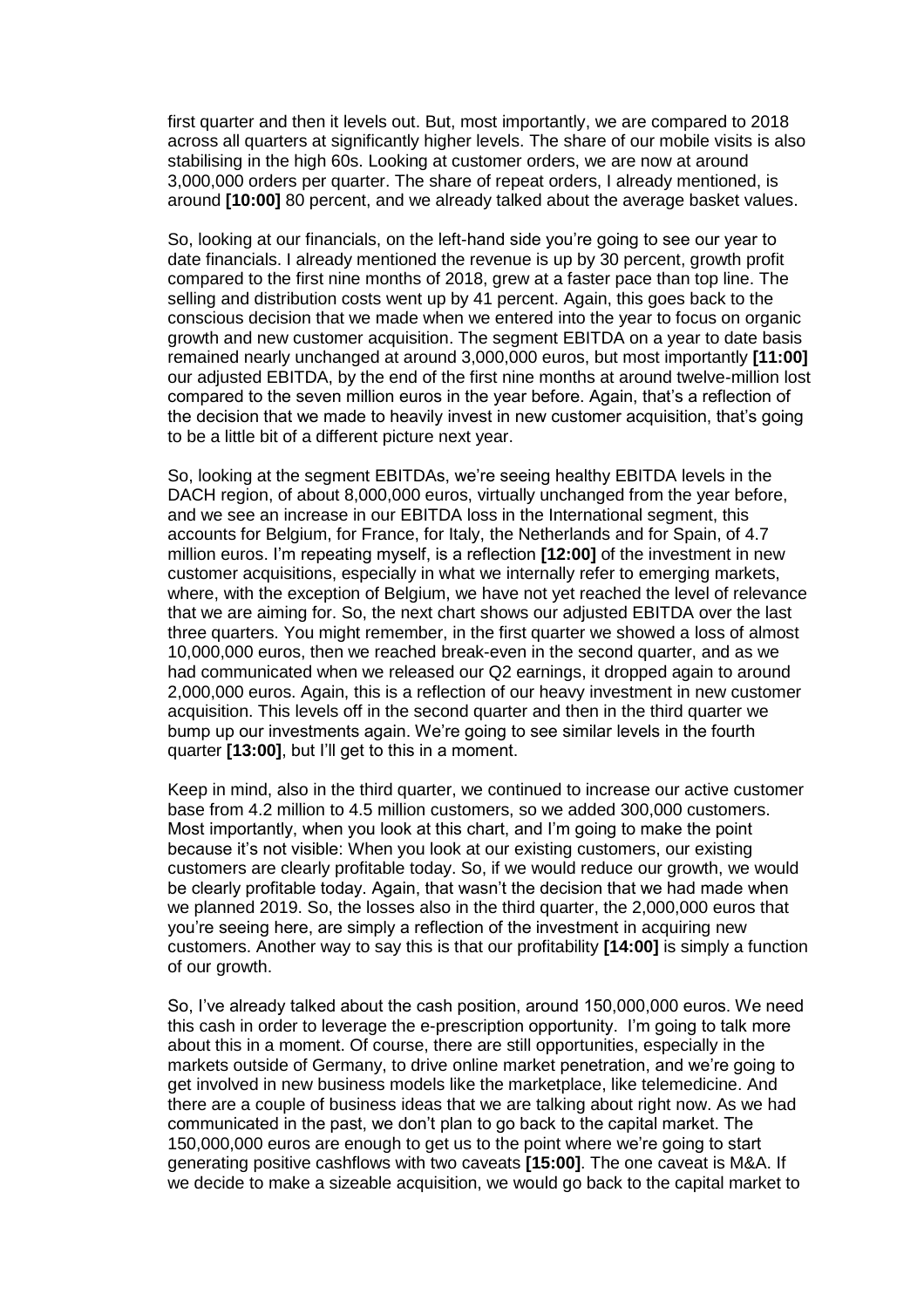get the funding for such an acquisition, and the second caveat is the funding for the equipment for our new distribution facility. We are currently in talks with a couple of banks to put a leasing arrangement in place. Of course, these talks are only going to start in earnest once we have signed the agreement with our equipment suppliers. As I've mentioned before, this should happen within the next, literally, within the next couple of weeks. In parallel, we have already started the conversations with the banks, of course. I'm actually sitting together with one bank this afternoon to talk about the next steps. We are confident at this point of time that we'll have these leasing arrangements in place by the end of this year. The aim is to have **[16:00]** leasing financing covering two-thirds of the overall equipment value and one-third would be funded out of the cash position that we have on hand.

So, switching a little bit from the year to date performance to a couple of business updates, just to make sure we're all grounded: I just want to reiterate that the position of SHOP APOTHEKE EUROPE remains the basis to create the leading European online pharmacy, and that it is actually going to evolve to becoming a health-focused platform player. We want to be the leading online brand in the Continental European market… So, my suggestions is, in the interests of time, and I know that some of you are pressed for time, we'll start with the Q&A, even though some of the messages about what's happening with our business, some of the strategy updates, would have been really important as well. But, my suggestion is let's continue with questions that you might have.

- M Ok, ladies and gentlemen, if you would like to ask a question, please press nine star on your telephone keypad. Please press nine star now if you would like to ask a question. And the first question comes from Ms. Alvira \*\*\* from Barclays.
- A Hi, I've got two questions. First, on the gross margins, if we look just at Q3 I believe it actually declined 50 bp compared to last year. This seems to have been driven by the DACH segment. Can you give any detail on why **[18:00]** growth margins were weaker? In contrast, it looks like your international gross margins were actually better in Q3, year by year. What drove this? And my second question is about S&D. Could you give us an idea on the different line items within S&D? I assume marketing costs as a percent of sales went up as you invested in customer acquisition, but what about other cost lines like logistics and employee costs and so on. Are you seeing leverage there, and are you able to quantify any of these?
- S Ok. Thanks Alvira. So, let's start with the gross margin. Yes, you're right, the gross margin went down compared to Q2. There were three drivers. The first driver simply was that we have some seasonality in our product portfolio. For example, we're not selling sun protection products throughout the year, and these products have different margins. This was driver number one. Driver number two was that we were a little bit more aggressive with vouchers and **[19:00]** rebates in the third quarter. We always do this in the third quarter because we need to do something to make sure that people do not spend too much time on the beach, but enough time in front of computers to order products from us and the third factor was when we saw the decline from Q2 to Q3 of our growth margin, we looked at the details and we identified it was around one million euros that was recorded in terms of an inventory step-up in the second quarter. We had written down some inventories which we could write up again in the second quarter, this was a one-time effect. Again, around one million euros was the overall effect. So, these three drivers combined resulted in a marginally lower gross margin in the third quarter versus the second quarter 2019 **[20:00]**. Versus prior year, we showed an increase on a year to date basis by 1.1 percent.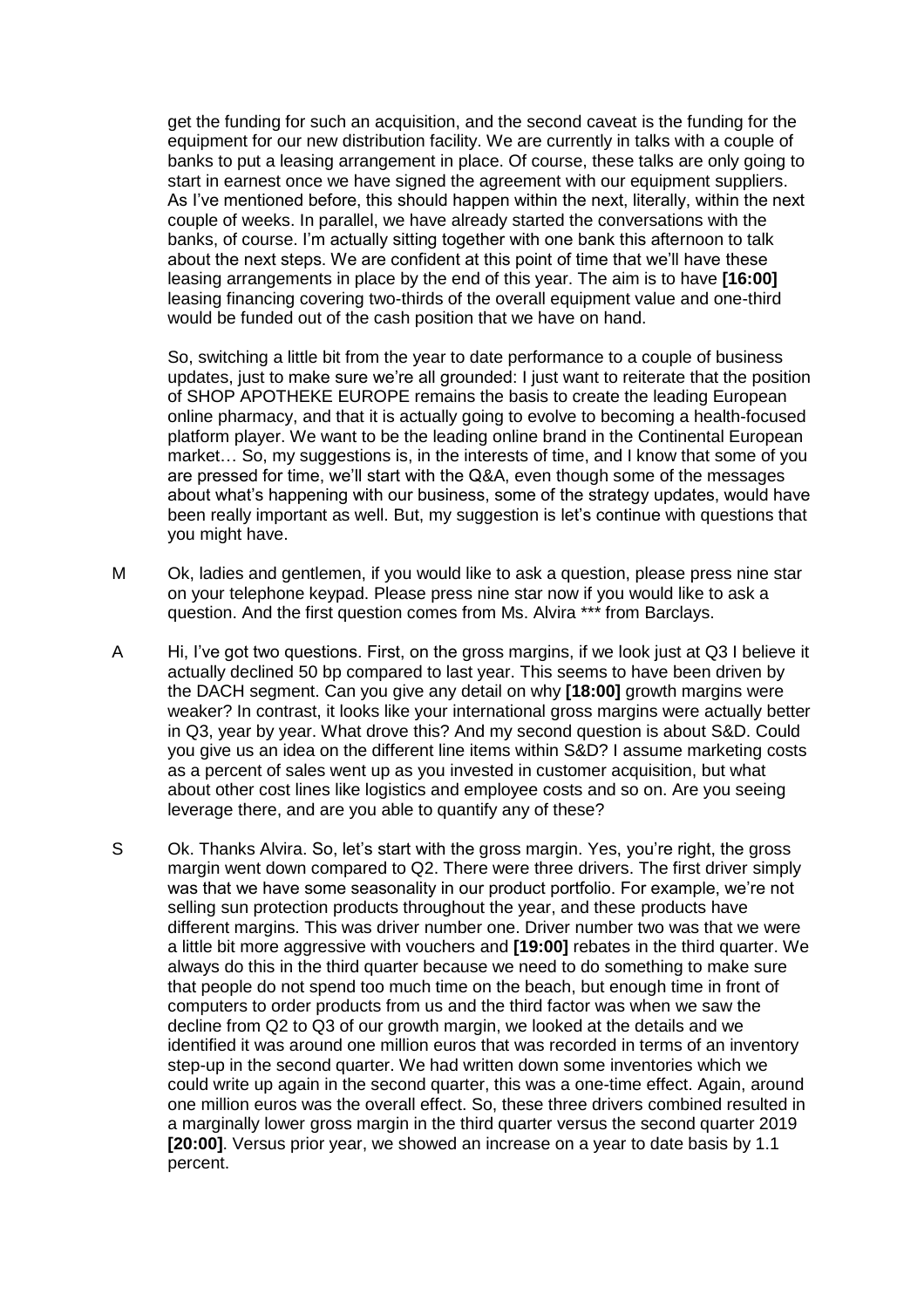- A Right…
- S Go ahead Alvira.
- A Sorry, just to follow up on that. So, your commentary on why Q3's growth marginal was lower than Q2's is very clear, and your year to date commentary is very clear, but I'm asking for Q3 2018 versus Q3 2019. So, seasonality wouldn't be a factor there. Why was Q3 2019 lower year over year?
- S So Alvira, we need to look into this. I don't have the answer right away. There were also some inventory adjustments in the third quarter 2018, but I need to look into the details. I would provide this after the call to you.
- A Thanks.
- S In terms of the marketing spend we saw an increase in **[21:00]** marketing as we invested in new customer acquisition. We saw a little bit of a drop in the average basket value, and this resulted in an increase of the operations cost, the logistics cost per parcel. So, these drivers combined…but again the predominant driver was simply the investment in new customer acquisition.
- A Very clear, thank you.
- Q So, the next question comes from Mr. Christian…
- C Hi, good morning everyone. I've got two questions, please. First of all, on the page visits. I'm a little bit wondering why your page visits are decreasing steadily now from Q1 into Q3 despite significant increase **[22:00]** in active customers? And at the same time again, maybe on gross margin maybe you could take a little bit about what you expect in terms of Q4. Are we going to see a better gross margin year over year in Q4 or what are your expectations? Thank you.
- S We don't anticipate any major changes in our gross margin in the fourth quarter. We can tell you in terms of our top line and in terms of our bottom line we had a pretty encouraging and strong October, but it's too early to say that this will change our guidance. We stand behind the guidance for this year and that would show loss of two to four million euros in the adjusted EBITDA. In terms of the page visits, we're looking into this right now, I'll come back probably **[23:00]** within this call but give me a couple of minutes.
- C OK, thank you.
- S Any other questions?
- Q No, there are no more questions. Ladies and gentlemen, if you would like to ask a question please press 9 \* on your telephone keypad. So, the next question comes from Mr Alexander Teal. Mr Teal you can now talk.
- AT Hi good morning Stefan, my first question is on how the search for a new CFO is progressing?
- S Yes, so the search is ongoing. I can assure you that I am the individual who is pushing for this because I am wearing two hats right now, and I'm not getting too much sleep. We are very…actually we are going to make an offer to an individual this week. **[24:00]** We have identified an individual, I can't say more of course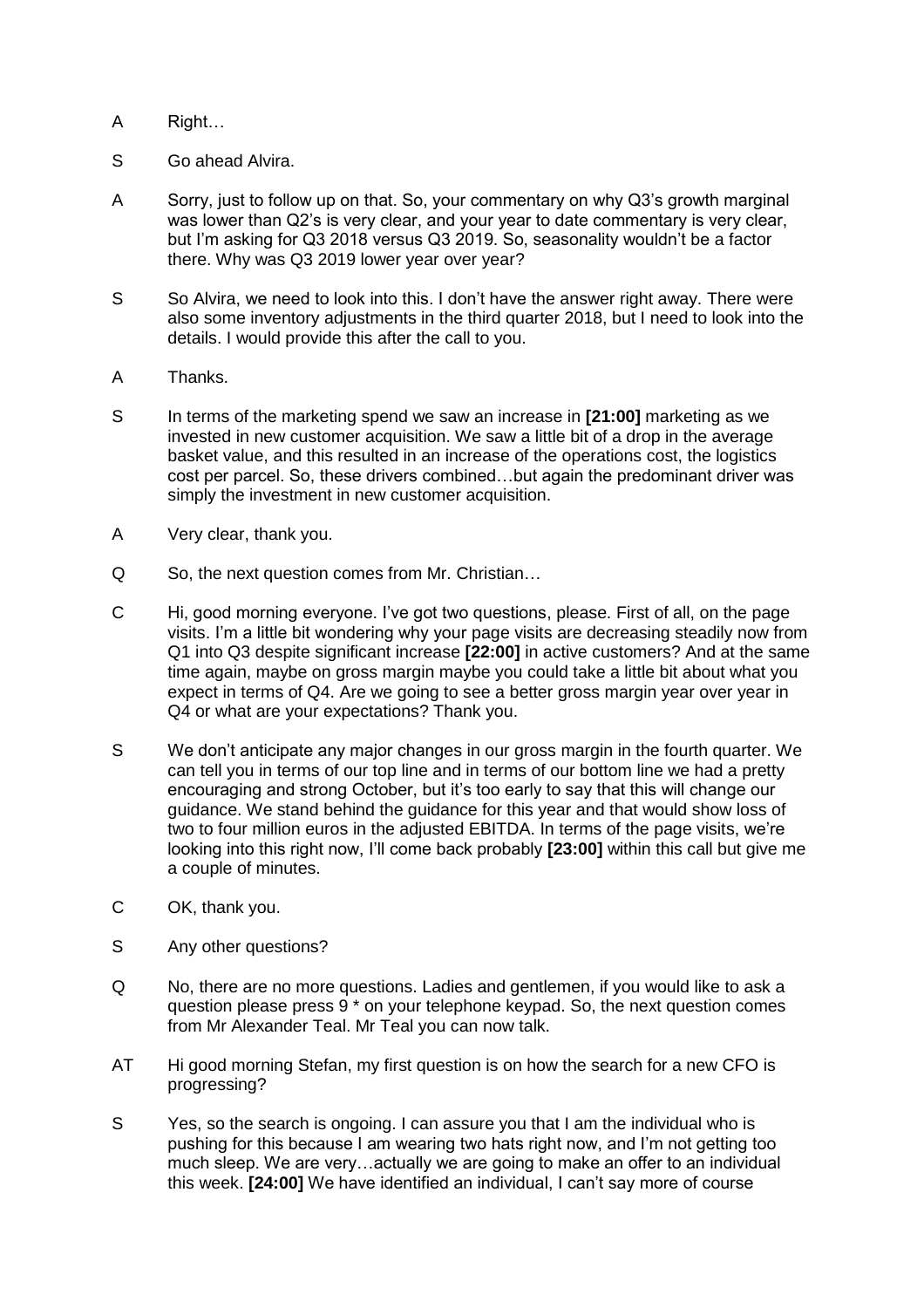because this individual hasn't accepted yet. He doesn't know the offer yet. He's going to know it tonight. Hopefully, we'll be able in the very, very near future to communicate something. We were looking for somebody who has extensive ecommerce experience. We found somebody who has extensive e-commerce experience, but again I can't say anything else at this point of time, but hopefully an announcement will be coming soon.

- AT OK, the next question would be on your cash position. Given your current cash burn rate, and no further M&A plans. Do you have any targets in terms of free cash flow or operating cash flow for the next two years?
- S We have our targets. We haven't communicated anything explicitly yet. We have said that we are going to break even at the EBITDA level next year. Following this, we're going to **[25:00]** break even at the EBIT level, and then we're going to start generating positive cash flow. This is not going to take us until 2029 or anything close. That's going to happen within the foreseeable future, with an extended planning horizon. You need to keep in mind when you project liquidity, the cash burn is going to decrease year over year. So, we have a cash burn of ten million euros in the third quarter, you can see from our financial statement. That's going to come down over the coming year and that leads us to the conclusion that we don't need to go backwards, the two caveats that I mentioned, that we don't need to go back to the capital market until we start generating positive cash flow.
- AT OK, if we assume that you start generating positive cash flow in 2021 or 2022 maybe, that would also open the capital market for you **[26:00]** … like you did with issuing a loan, going forward. That would be your preferred option?
- S Again, we have not stated a specific year. Next year we're talking about the EBITDA break-even. That will be followed by the EBIT break-even and then we're going to start generating positive cash flows… the debt market would open up to us when we start sustainably generating positive EBITDA.
- AT Alright, thank you.
- Q OK, the next question comes from Mr. Olivier.
- O OK, the first one on capacity utilization. How is it looking right now, and how much room to grow do you have, **[27:00]** especially ahead of Q4?
- S We are well prepared for Q4, and most importantly we will be able to handle the growth that we are projecting for 2020 out of our existing facility. We have actually started the capacity planning in June this year, and the question was basically how much can we grow next year, how much growth can we handle in our existing facility? The growth that we are planning for next year we can handle in our existing facility and of course starting in 2021 it's a new game because we'll be in our new facility. So, once we're in our new facility, we're not going to have any capacity constraints for several years. Also, the exit from the Spanish market frees up logistics capacity, even though the sales were pretty small, but we still **[28:00]** have a significant number of products in our warehouse, and they took up warehouse space. So, exiting the Spanish market will give us some relief.
- O OK, understood. The second one is a more strategic one, if I remember right, you issued this guidance of break-even EBITDA for next year, late in 2018. At the time you were chasing the introduction [of e-scripts] and the idea was that they were really going to be impacting the market in 2020, but of course we know this takes longer.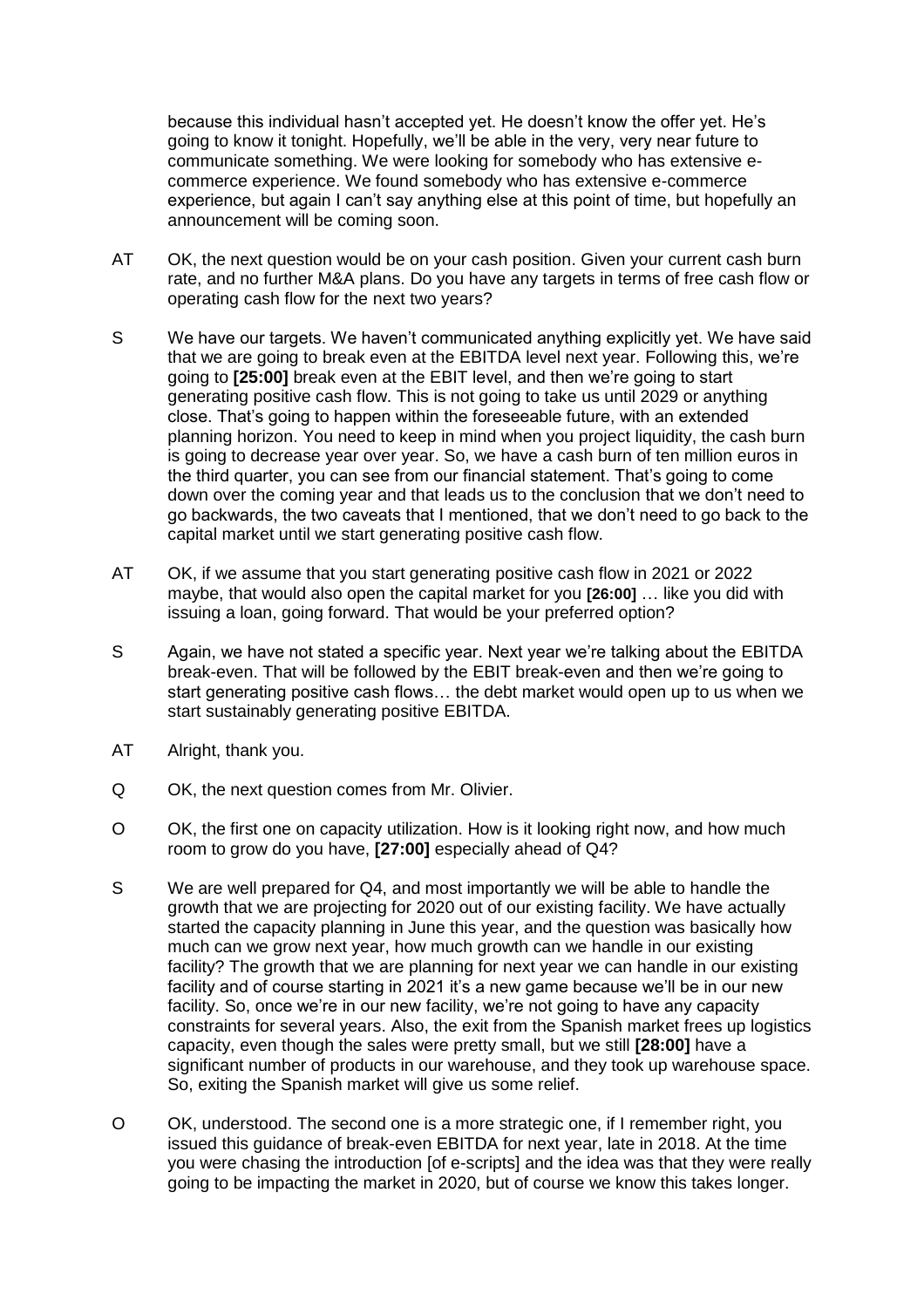Shouldn't you update your guidance next year in terms of growth and profitability? I'm just trying to understand what you're thinking is on this.

- S Olivier, in 2020, there was no…we had never assumed a sizeable impact on our bottom **[29:00]** line from electronic prescriptions. The delay is not impacting our financials in any way. Based on everything we've heard and learnt, we are confident that we are going to start seeing electronic prescriptions coming in starting mid-2021. So, at this point in time, the electronic prescriptions for the next couple of years…it's very close to what we had anticipated in terms of bottom line before.
- O OK, maybe another way to ask the question is…shouldn't you be still focusing on growth next year, considering that the e-script is not yet there.
- S Well Olivier, it's always a balancing act. We are committed, and we're hearing this loud and clear from **[30:00]** our investors that we need to demonstrate that we can make money in this market. Again, we are already making money with our existing customers. But we are committed to demonstrating that we can make this with the entirety of our business next year. We will…as I mentioned before… I'm not saying we're going to drastically scale back growth next year. We're still going to grow at a very significant pace. Every percentage point we scale our growth back from the current rate of 28% is going to have an immediate impact on our bottom line. It's a balancing act, but we are very confident of the plan that we are developing for 2020 right now.
- O OK yeah, fair enough, thanks for the clarification. I have a question as well on chronically ill patients. **[31:00]** You've always been talking about comparing pharma retails with other verticals. That obviously includes healthy people who are not so interesting for you. Could you give us your best bet on how many of the chronically ill patients are likely to be regular customers and perhaps where you stand right now in terms of chronically ill customers.
- S As I mentioned before, the smart programme is targeting chronically ill patients, and purely from an economic point of view they're very interesting to us. In the future, if we want to participate in the RX growth and take a disproportionate share of the electronic prescription market, we need to go beyond the chronically ill patients. **[32:00]** We're looking at various use cases for our customers in the RX business, it includes patients who are chronically ill, patients who might not be chronically ill, but they can't leave their home, it could be patients who are taken care of by somebody else, it could be patients who don't have an acute medication need. So, you have an infection you need to get your antibiotic right away, but you can't plan ahead a couple of days. For all of these use cases we are developing the corresponding solution. Every result of not exclusively focusing and shifting our focus to the broader patient base beyond the chronically ill patient, what you're going to see is that the average basket value of the RX customer is going to come down over the coming years, especially **[33:00]** after the introduction of electronic prescriptions, and, by the way, when you look at our average basket value, it has come down a bit. That's already a driver that we are getting RX customers that have standard generic prescriptions that are not as expensive as some of the high price medications that we have focused on in the past. But, again, I'm not sure I'm answering your question. The future RX case, the future business case for electronic prescriptions goes significantly beyond chronically ill patients, otherwise we wouldn't be able to take a disproportionate share of this market opportunity.
- O Sure, but still, would you have a best guess out of the chronically ill patients, obviously they're a diverse population, you know there are some where you can't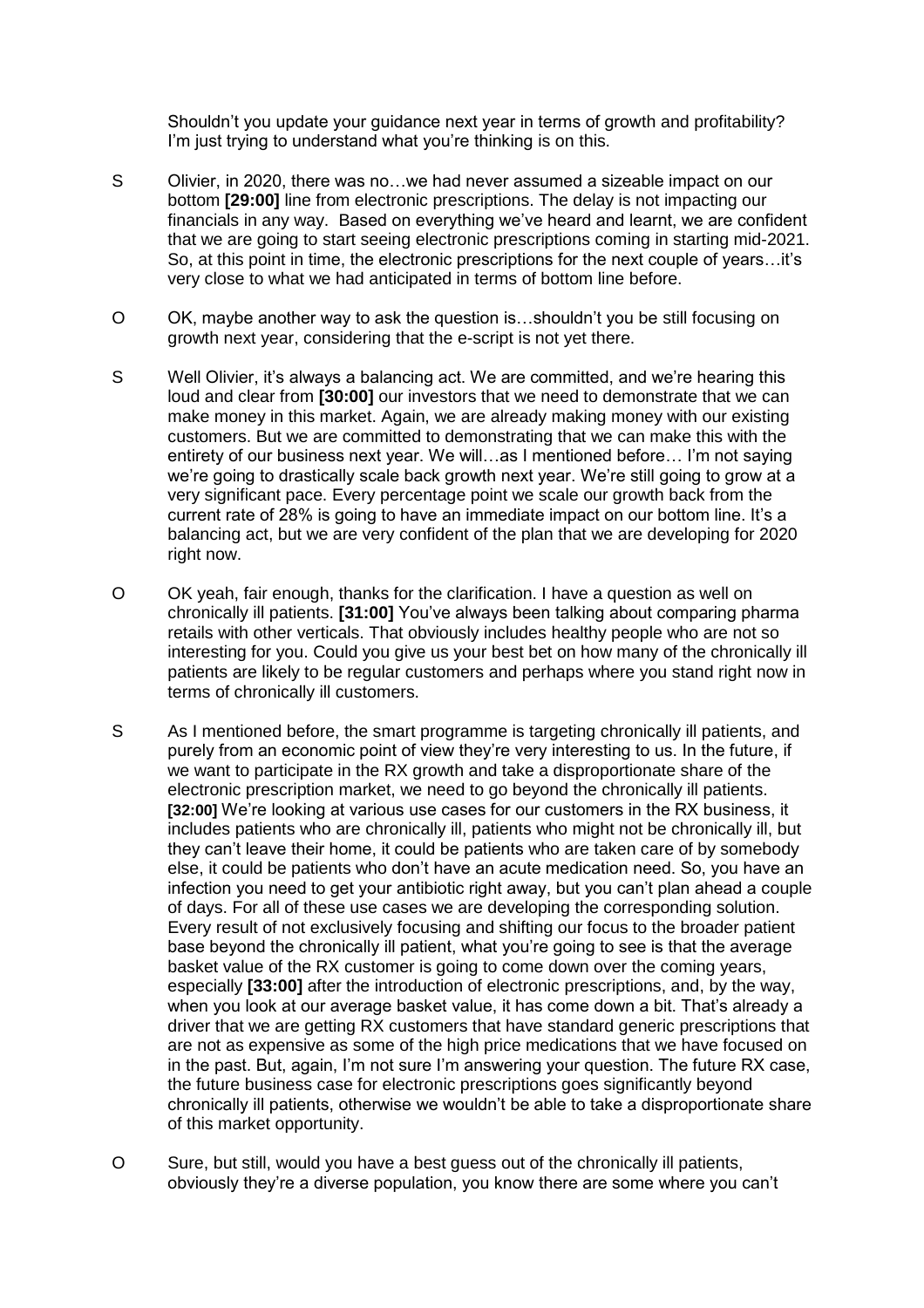address their needs. But how **[34:00]** many of them, in proportion, in percentage points maybe, would be very likely to use you following the e-script introduction, (34:14) and online pharmacies generally.

- S Right now we have a significant competitive disadvantage. You go to the doctor in Germany, you get your electronic prescriptions, and normally if you are in a big city the doctor is upstairs and downstairs is the pharmacy, you go downstairs, you fill your prescription, you get your medication right away. The alternative is to put it in an envelope, send it to SHOP APOTHEKE and get your medication a couple of days later. This competitive disadvantage is going to…it's not going to completely vanish, but the convenience is going to increase significantly. On your smart phone you just transmit your prescription to **[35:00]** SHOP APOTHEKE, you don't have to go to the local pharmacy anymore. That will be a big advantage for us. The overall market opportunity is going to increase. Right now, all the online pharmacies and mail order pharmacies in Germany together handle around 1 percent, perhaps a little bit more, or a little bit less, the data is not 100 percent clear, of all the prescriptions written by doctors in Germany. Once we have electronic prescriptions, when we look at other markets where e-scripts have been introduced several years ago, we're seeing that the proportion of mail order is growing and we're assuming right now that a few years after the introduction we're going to see around ten percent of the overall prescriptions being handled by mail order pharmacies and by online pharmacies. Again, we at **[36:00]** SHOP APOTHEKE want to take a disproportionate share of this opportunity. As a result of this we cannot focus anymore predominantly on the chronically ill patients. But, again, I'm not sure I'm answering your question.
- O Yeah, but you get what I'm asking right? I'm just trying to get a get rough idea of out of one hundred chronically ill patients, how many might be using e-scripts in 2021. That's my question. Let's not say 2021, but let's say mid-term.
- S In the past we have assumed, and we have communicated that we didn't anticipate there to be a big bang, meaning that at some point in time doctors would be forced to issue electronic prescriptions, only electronic prescriptions. Based on what we've heard now, at some point in time either **[37:00]** there will be an obligation, or there will be very strong incentives imposed either by the healthcare companies, or by legislative actions, that will force doctors to write almost exclusively electronic prescriptions. Meaning, the time to peak in terms of the proportion of electronic prescriptions will be much, much faster than what we have seen for other markets. That's great news for all the online players, it's great news for SHOP APOTHEKE. This is based on what we know today, this is not going to happen in 2021, but once the public has become more comfortable with electronic prescriptions, there will be incentives, either there will be penalties or there will be incentives put in place to make sure that the vast majority of prescriptions will be issued electronically.
- O OK, sure. I'm sorry to be taking so much time of this. I mean **[38:00]** I'm just thinking in terms of bottom of view. Of course, it's interesting to see what the government will do, but I'm just wondering…It's OK if you don't want to give an answer on this, we can also follow up later. That's alright.
- S Yes, Olivier, let's follow up later, because I'm probably not getting exactly what you're looking after, and I would be more than happy to have a separate conversation. Alvira, you had a question about the website visits, I think it was from you. It was from Christian. The website visits are strongly correlated with our TV advertising investments in Germany. We had a peak of investing in TV advertising in the first quarter **[39:00]**, as a result of this website visits peaked. And we have scaled back TV advertising since then, again you're going back to the EBITDA losses per quarter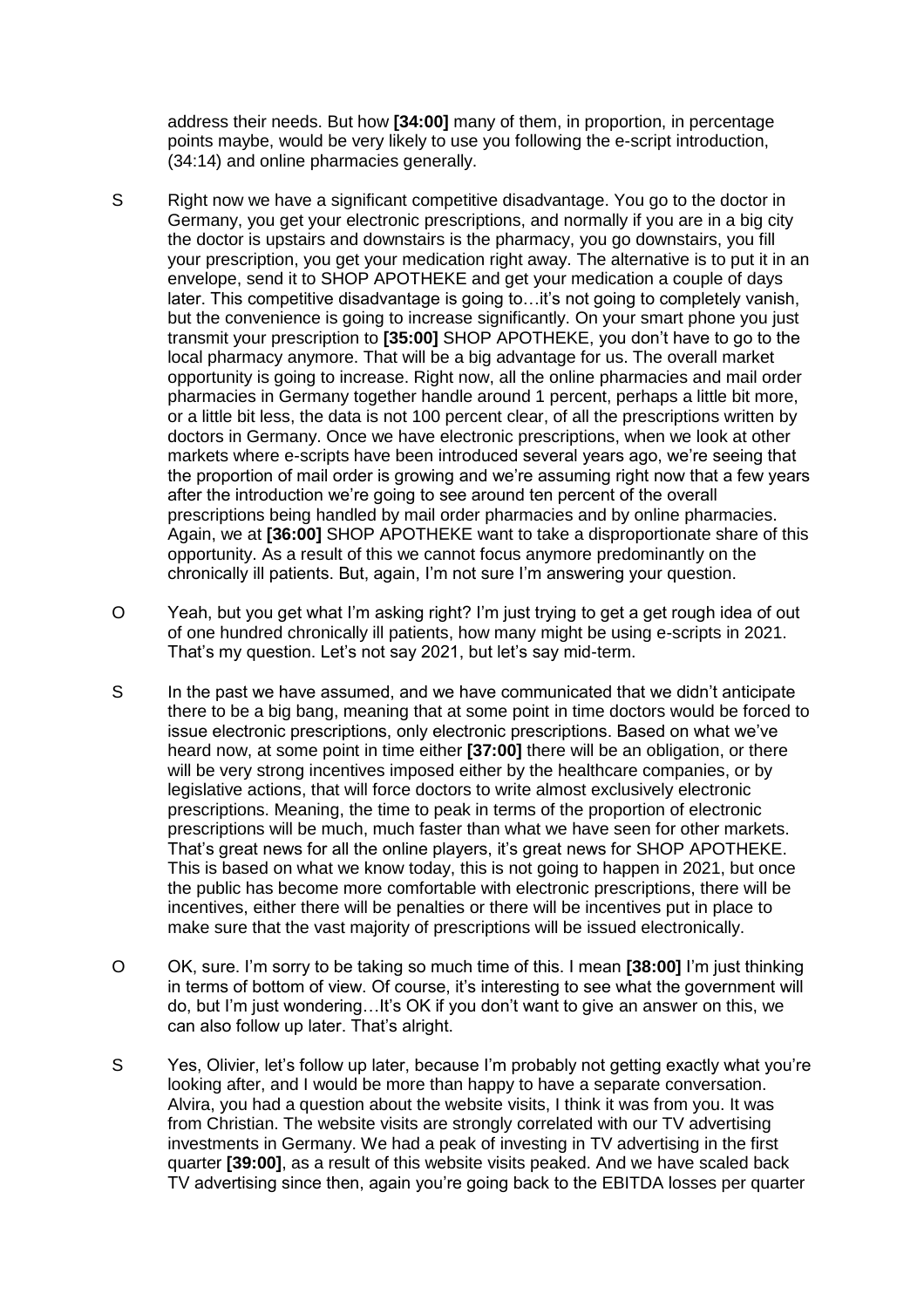from the ten million in the first quarter to a break-even in the second quarter, minus two million in the third quarter. A big driver there is simply the investment in TV advertising. And that is directly correlated with our site visits. Are there any more questions, I know it's getting late?

- Q Yes, the next question comes from Mr. Sasha.
- SK This question will be about nu3. At the time you acquired it, I believe the run rates of annual revenues were about thirty million euros. I'm just working out and doing some number crunching just based on what you've said was the difference **[40:00]**  between your reported growth and your organic growth in the first nine months, and it looks to me like that business has shrunk since you acquired it. Can you shed any light on that, is it true, and if so, why?
- S The focus following the nu3 acquisition was on improving the profitability of this business. So, it was a purposeful decision that we didn't want to grow the top line in 2019. We're going to get back to a more normal type of environment next year. You are right in terms of top line for nu3, it hasn't increased because we had a purposeful focus on improving the bottom line. It was also in effect…when you look at nu3, it has two **[41:00]** types of businesses. They have their own brands, and they have third party brands. Of course, the profitability of own brands is significantly better than the profitability of third-party brands. The third-party brands, as a proportion of sales, went down. The proportion of own brands went up and this improved the gross margin significantly in addition to some sizeable cost synergies we have leveraged following the integration.
- SK The second question would just be on gross margin for the group. We would normally expect to see underlying growth on the gross margin because your OTC business should be growing as fast as your RX business. And, if we strip out all of the one-offs and the nu3 contribution, it looks like OTC gross margin is flat or slightly down, so is there some pricing pressure **[42:00]** in the market? Would you say that you are reacting to competitors who are being price competitive right now? Or is it all your own pre-emptive price collapse to win market share.
- S Sasha, we are not the price leader, in terms of we are not the most aggressive. We want to be competitive versus the major competitors in the market. Based on the data we have; we didn't see that prices have come down considerably in the market over the first nine of this year… there are some movements but nothing of significance.
- SK OK, thank you.
- Q And the next question comes from Mr. Christian.
- C Yeah, hi, it's me again. **[43:00]** So, maybe just to follow up on Q3 please. So, could you please comment on the organic growth rate, first of all OTC markets and international markets each, and then maybe on RX and OTC please in Q3.
- S So, both segments, not in terms of reporting, but OTC and RX. And of course, that's only relevant in Germany. Both of these segments grew, but OTC grew at a significantly faster pace than RX. Both segments grew.